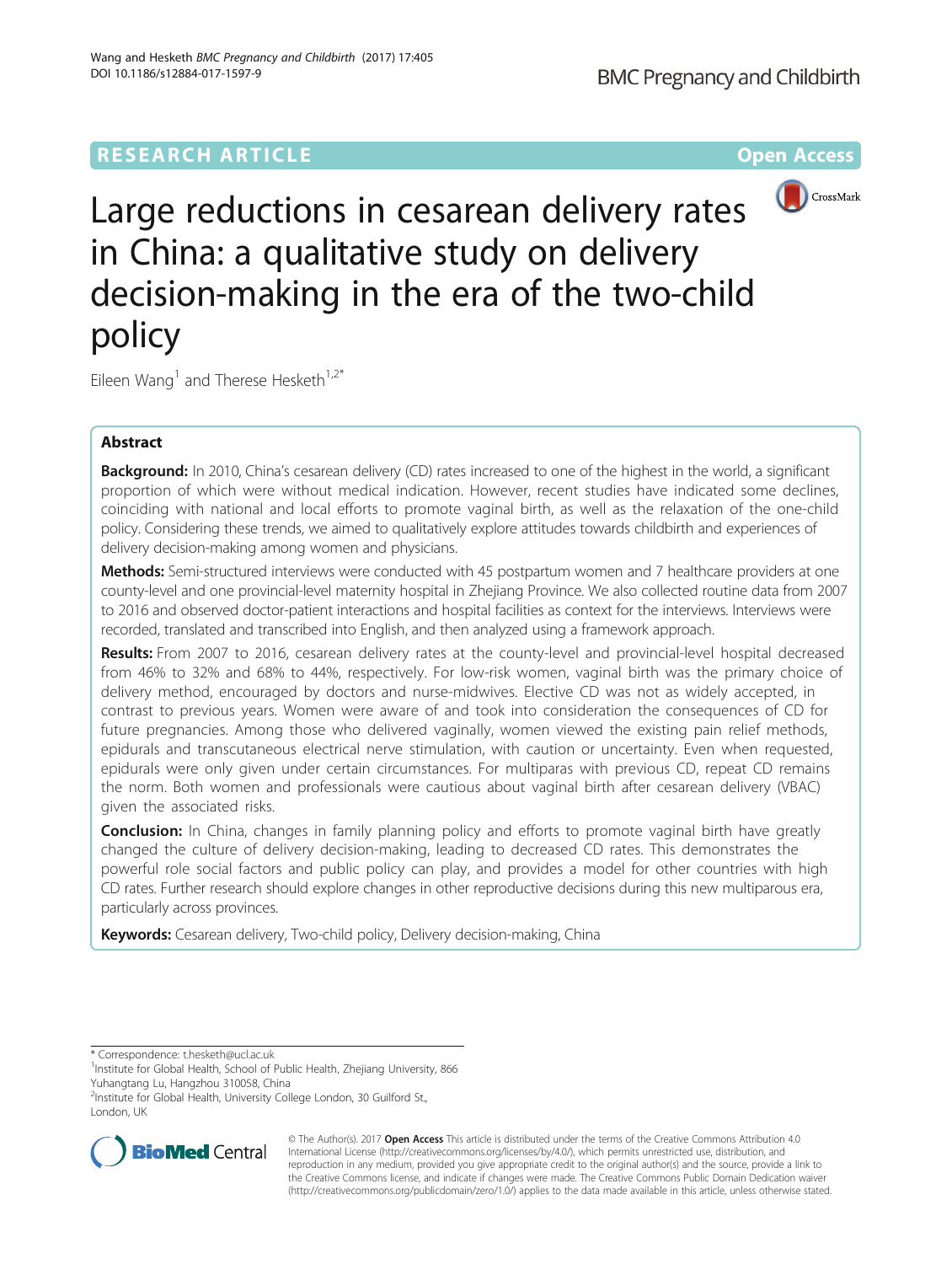### Background

In 1993 the overall rate of cesarean delivery (CD) in China was 5%. By 2010 it had increased to national estimates of 40 to 50%, and rates as high as 70% in some urban areas [[1](#page-10-0)–[3](#page-10-0)]. This steep increase was driven by a host of structural and provider factors, including rapid economic development and urbanization, increasing hospitalization of births, large volume of care with limited resources, and financial incentives to perform CD [\[1](#page-10-0), [4](#page-10-0)–[7](#page-10-0)]. High rates of CDs without medical indication have also been driven by "social factors" or cesarean deliveries on maternal request (CDMR), which comprised 10% to 28% of all CDs in 2011 [[5, 8](#page-10-0), [9](#page-10-0)]. Studies demonstrated that women's reasons for choosing cesarean included anxiety about labor, fear of pain, choice of an auspicious delivery date, and demand for a "perfect" child or birth outcome [[4](#page-10-0), [10, 11](#page-10-0)]. Still, there has been increasing concern about the rise in these unnecessary cesarean deliveries. In cases where CDs are non-medically indicated, maternal morbidity and mortality increases compared to cases of women delivering vaginally [[2](#page-10-0)]. Furthermore, a CD for primiparous women increases the risk of uterine rupture, spontaneous miscarriage, abnormal placentation, and other complications in subsequent pregnancies [\[12](#page-10-0)].

Given these concerns, China began national and local public health efforts to decrease the CD rate through health promotion, practitioner training and tightening of hospital regulations [[13](#page-10-0)–[15\]](#page-10-0). More recent statistics have shown CD rates in some areas, particularly cities, have since declined by as much as 30% between 2008 and 2014 [[16](#page-10-0)]. This decrease also coincided with the gradual relaxation of the one-child policy, which had been implemented in 1979, and restricted many families to one child [[17](#page-10-0)]. In 2007, all provinces began to permit couples who were both only children to have two children, and in 2013, if one of the partners was an only child. From January 2016 all couples have been allowed two children [[18\]](#page-10-0). The implications of the new policy include increased burden on maternity services, increases in deliveries to older women and women with previous CDs, and changes in reproductive counseling and decision-making [[19](#page-10-0)].

While studies have documented these changes in CD rates, none have explored the changes in delivery decision-making in the context of both the two-child policy and efforts to limit unnecessary CDs. Therefore, the aim of this study was to understand how decisions about delivery method are made, from the perspectives of women and their healthcare providers. The specific objective was to explore attitudes of women and practitioners towards vaginal birth versus cesarean birth, including vaginal birth after cesarean (VBAC), in the era of the two-child policy. We additionally intended to explore women's attitudes towards pain relief during labor and the role it plays in delivery decision-making, particularly as studies have shown how the fear of pain has been a significant contributor to CDMR [\[5, 11, 20](#page-10-0)]. We wished to understand changes in CD decisionmaking in conjunction with the childbirth experience, of which the relief of pain is an integral component.

### Methods

#### Study sample

We conducted the study from November 2016 to April 2017 in Zhejiang, a relatively wealthy coastal province in Eastern China. Study sites were a provincial-level teaching hospital in Hangzhou, and a county-level hospital in Jiangshan. In China, hospitals are classified according to a three-tier system: a primary hospital is usually located in a township and contains less than 100 beds; a secondary hospital contains between 100 and 500 beds; and a tertiary hospital provides the most comprehensive healthcare services with a bed capacity of 500 or more [[21\]](#page-10-0). In this case, the Hangzhou hospital is tertiary-level and a referral unit for high-risk pregnancies, serving a mainly urban population; the Jiangshan hospital is a secondary-level center, serving a mainly rural population. We chose the former because it has been shown in previous studies that tertiary-level hospitals serving an urban population were more likely to have had high rates of CDs and subsequent declines in recent years [[3](#page-10-0), [16](#page-10-0)]. We also selected a smaller hospital with a rural patient population to provide comparison and assess differences in rural versus urban attitudes.

#### Study design

We conducted in-depth, semi-structured interviews with 45 postpartum women, 24 from Hangzhou and 21 from Jiangshan, which allowed us to reach saturation of themes. Nurses and physicians non-randomly identified women who were two to five days postpartum and who were of different parities and birth outcomes. Interviews were conducted on the wards, sometimes with family members present, using a previously-developed interview guide that included questions about the woman's birth experience and views on vaginal versus cesarean birth. We also interviewed four nurse-midwives and three obstetricians about their experience working as health practitioners, and their views of the delivery decision-making process, particularly over time. Interview guides developed and used for this study can be viewed as a Additional files [1](#page-10-0) and [2](#page-10-0). Prior to each interview, we explained the purpose of the study and obtained participants' verbal consent to be interviewed and recorded.

In addition to interviews, the researcher (EW) spent a month at each hospital observing and taking fieldnotes on doctor-patient relationships and the general environment of maternity care. During that time, the researcher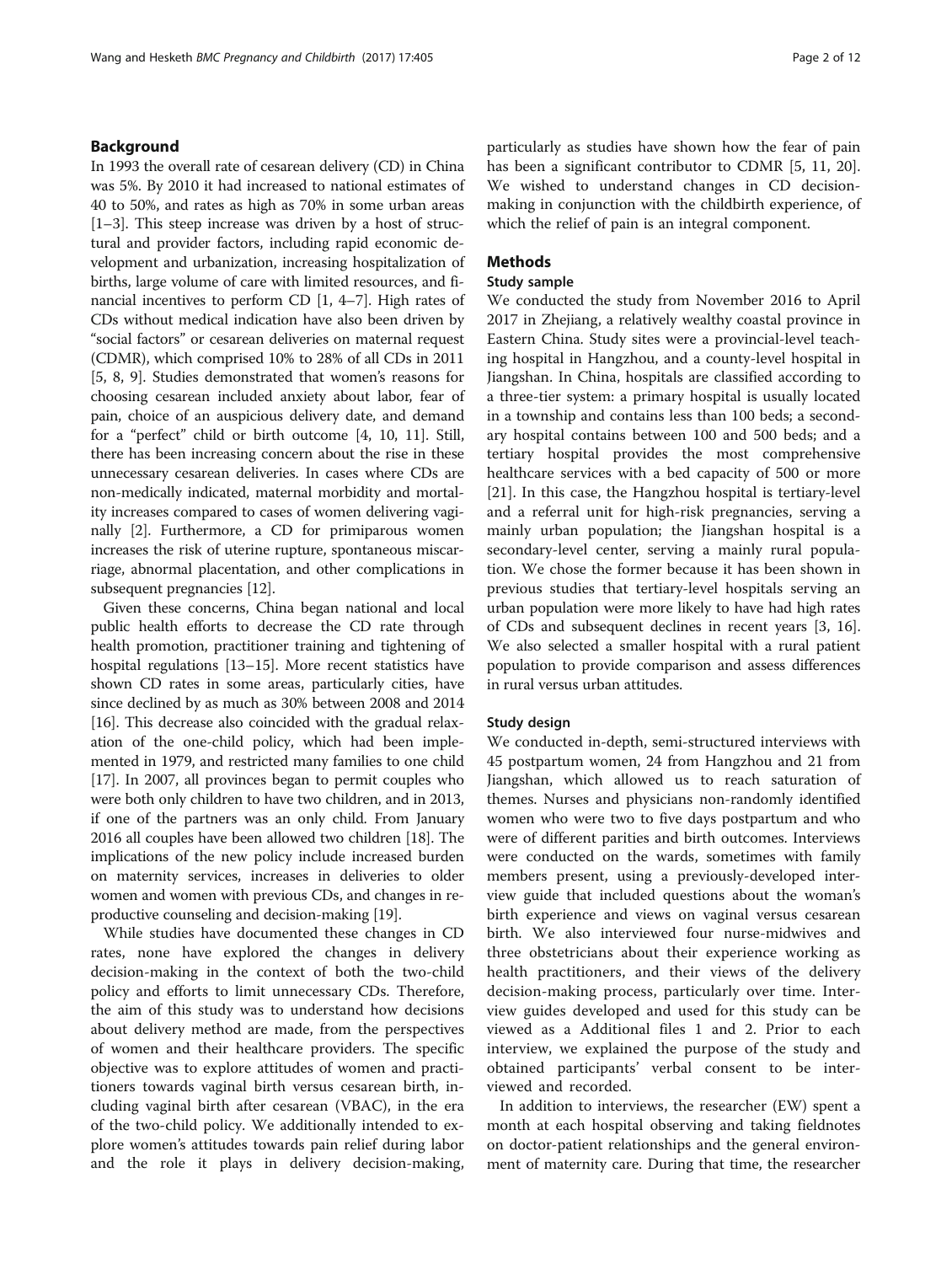<span id="page-2-0"></span>informally interviewed health practitioners and key informants, observed outpatient clinics, inpatient wards and labor and delivery rooms, and attended prenatal classes. Hospitals' routine data from 2007 to 2016, including numbers of births, cesarean deliveries, cesarean indication, maternal age and, if available, parity, were also collected. This provided context for participants' responses.

### Analysis

Audio recordings of the interviews were translated and transcribed directly into English by the bilingual researcher (EW). We used previously-identified conceptual codes, guided by preset interview topics, such as their present and past childbirth experiences as well as attitudes towards delivery method, to analyze the data. Responses were extracted, sorted by parity and birth outcome, and then analyzed for patterns. Findings were summarized and organized into a larger explanatory framework based on similarities and differences in responses depending on parity, previous delivery method or hospital. These were compared to and integrated with fieldnotes. The study was approved by the Ethics Committee of Zhejiang University.

### Results

### Hospital settings

The Jiangshan maternity hospital has one obstetric ward with 72 beds, two operating rooms and one labordelivery room. There are 15 obstetricians and 26 nurses across all maternity services. The number of births

|  | Table 1 Collected Hospital Data, 2007-2016 |  |  |  |  |
|--|--------------------------------------------|--|--|--|--|
|--|--------------------------------------------|--|--|--|--|

increased from around 2000 in 2007 to 2531 and 2703 in 2012 and 2016, respectively (Table 1). The CD rate was around 46% in 2007, which decreased to 32% in 2016. The percentage of repeat CD out of all CDs increased from 32% to 49% from 2012 to 2016 (data from before 2012 were not obtained). Although daytime epidural services have been available since 2011, only 7% of women delivering vaginally use them. Around 43% instead choose to use transcutaneous electrical nerve stimulation (TENS) on Traditional Chinese Medicine acupoints, available since 2015. Instrumental deliveries account for less than 1% of all vaginal births. Episiotomy rates decreased from 70% in 2007 to 30% in 2016. Women generally enter the labor-delivery room at around 3 cm dilated; family members are not allowed. VBAC is generally not allowed because of the lack of resources in case of emergency surgery.

The Hangzhou maternity hospital has five obstetric wards with a total of 500 beds. There are two large labor rooms, each with ten beds, and six delivery rooms, each with two beds, as well as 40 obstetricians and 60 nursemidwives. The number of births increased from 10,106 in 2007 to 14,801 and 20,534 in 2012 and 2016, respectively (Table 1). The CD rate was 68% in 2007, and 44% in 2016. The percentage of repeat CD out of all CDs increased from 6% to 51% from 2007 to 2016. Around 40% of women use doula services. In 2016 26% of women delivering vaginally used epidurals, and 8% TENS, available since 2009. Around 5% of eligible women undergo VBAC, but only with an epidural and doula monitoring. In 2016, instrumental delivery rates

| Jiangshan Maternity Hospital <sup>d</sup>              |        |        |        |        |        |        |        |        |        |        |
|--------------------------------------------------------|--------|--------|--------|--------|--------|--------|--------|--------|--------|--------|
|                                                        | 2007   | 2008   | 2009   | 2010   | 2011   | 2012   | 2013   | 2014   | 2015   | 2016   |
| Number of births                                       |        |        |        |        |        | 2531   | 2372   | 2649   | 2116   | 2703   |
| Cesarean deliveries (% of births)                      |        |        |        |        |        | 40%    | 40%    | 39%    | 37%    | 32%    |
| Age $> 35$ years (% of births)                         |        |        |        |        |        | 16%    | 20%    | 15%    | 11%    | 22%    |
| Repeat CD (% of all CDs)                               |        |        |        |        |        | 32%    | 35%    | 32%    | 40%    | 49%    |
| Pain relief <sup>b</sup> (% of all vaginal deliveries) |        |        |        |        |        | 3%     | 15%    | 15%    | 29%    | 50%    |
| Zhejiang Women's Hospital                              |        |        |        |        |        |        |        |        |        |        |
|                                                        | 2007   | 2008   | 2009   | 2010   | 2011   | 2012   | 2013   | 2014   | 2015   | 2016   |
| Number of births                                       | 10,106 | 10,271 | 10,961 | 11,414 | 12,090 | 14,801 | 14,332 | 18,115 | 14,598 | 20,534 |
| Cesarean deliveries (% of births)                      | 68%    | 67%    | 60%    | 54%    | 50%    | 51%    | 51%    | 46%    | 46%    | 44%    |
| Age $> 35$ years (% of births)                         | 7%     | 7%     | 8%     | 8%     | 8%     | 7%     | 10%    | 10%    | 16%    | 18%    |
| Repeat CD (% of all CDs)                               | 6%     | 7%     | 10%    | 12%    | 15%    | 18%    | 21%    | 30%    | 43%    | 51%    |
| Epidurals <sup>b</sup> (% of all vaginal deliveries)   |        |        |        |        |        | 39%    | 39%    | 31%    | 30%    | 26%    |
| VBAC (% of eligible CDs)                               |        |        |        |        |        | 2%     | 1%     | 1%     | 3%     | 5%     |

a<br>Pata from before 2012 from Jiangshan Maternity Hospital were unable to be collected. The approximate number of births and percentage of cesarean deliveries before 2012 were revealed anecdotally in interviews

bThe pain relief data marked for Jiangshan includes the Traditional Chinese Medicine transcutaneous electrical nerve stimulation (TENS) after its implementation in 2015. Daytime epidural services have been available since 2011. For Zhejiang Women's Hospital, only consecutive data for epidurals were reported, although they also offer other methods of pain relief and social support, such as doulas. Data from before 2012 were unavailable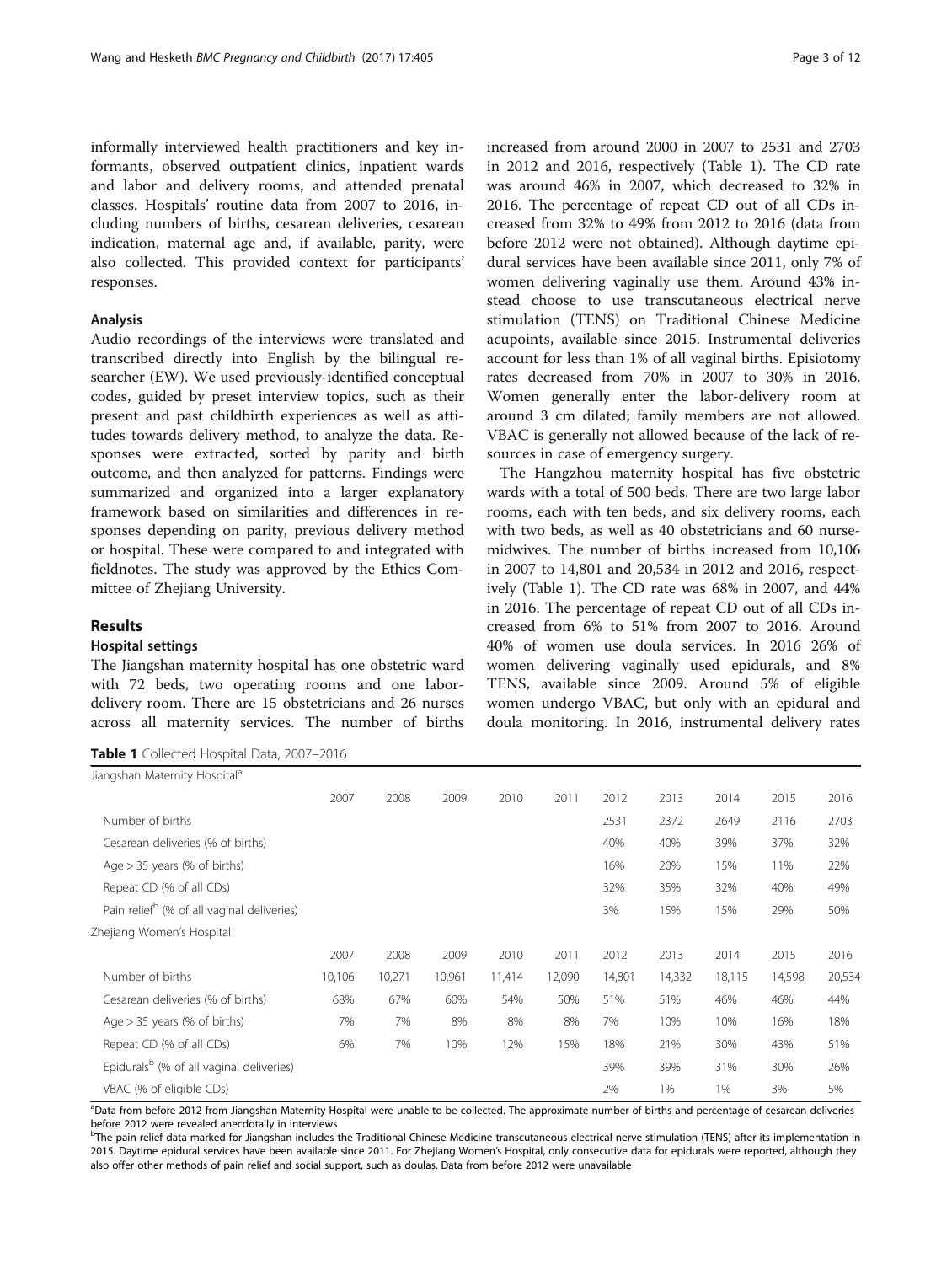were around 6%; episiotomy rates were 15%, down from 65% in 2012. Women enter the labor ward from the patient wards at around 3 cm dilated and are then transferred to the delivery room for second stage. Family members are sometimes allowed into the labor ward, depending on volume and time of day. Women are encouraged to move around and choose their position while laboring, but not for delivery. In addition to the wards, there are 20 "VIP," private labor and delivery rooms for women and their families, which cost an average of 6300 RMB (1000 USD) per night.

### Interviews

Of the 45 postpartum women interviewed, 16 were primiparas, 29 multiparas, 24 delivered by cesarean and 21 vaginally. Table 2 lists the characteristics of women interviewed. In general, the women in Hangzhou had higher socio-economic status, in terms of education and employment, than those in Jiangshan, reflecting urban-rural differences. In addition, there was a substantial proportion of women older than 35; this reflects the unusual timeframe in which the study was conducted, in which older women were giving birth to second children immediately after the relaxation of the one-child policy. We note, however, that there has also been a gradual increase in births to older women over time given changes in family planning policy (see Table [1](#page-2-0)). In this paper, interviewees are referred to by reference initials: H for Hangzhou and J for Jiangshan; V for vaginal and C for cesarean; and F for first birth and S for second birth. We have also included their highest level of education attained.

#### Attitudes of primiparas

#### Vaginal birth as the primary choice

In both Hangzhou and Jiangshan, most low-risk primiparas stated that unless there were medical contraindications, they preferred vaginal births. The general remark for their stated preference was that vaginal birth was "better both for the baby and mother." Some mentioned the benefits for the baby, including "fewer respiratory problems," "better immunity" and "stimulation by squeezing through the vaginal canal." However, more women emphasized the disadvantages of surgery: that recovery is slower and more painful, and surgery is harmful to the mother's body. In addition, some explicitly mentioned the effects a cesarean delivery would have on future reproduction, including the spacing of future births and risk for further pregnancies:

"With vaginal birth, you only have to wait one or two years before having another. But if you had a Csection, you have to wait at the very least three years. That's what I heard from my friend… Also, [with a previous C-section], you have an incision. What if

#### Table 2 Sociodemographic characteristics of postpartum women interviewed

|                                                       | Hangzhou                       | Jiangshan                      |
|-------------------------------------------------------|--------------------------------|--------------------------------|
| Delivery Method                                       |                                |                                |
| Cesarean                                              | 13                             | 11                             |
| Vaginal                                               | 11                             | 10                             |
| Pain Relief Use/Support During Labor                  |                                |                                |
| Epidural                                              | 3                              | 1                              |
| Transcutaneous Electrical Nerve Stimulation<br>(TENS) | 0                              | 8                              |
| Doula                                                 | 3                              | 0                              |
| Parity                                                |                                |                                |
| Primiparous                                           | 10 <sup>1</sup>                | 6                              |
| Multiparous                                           | 14                             | 15                             |
| Mean age of first child $\pm$ SD (range)              | 7 ± 5.1<br>$(2-21)$            | $8.3 \pm 5.2$<br>$(2-17)$      |
| Previous vaginal delivery                             | 6                              | 8                              |
| Previous cesarean delivery                            | 8                              | 7                              |
| <b>VBAC</b>                                           | 1                              | $\Omega$                       |
| Age                                                   |                                |                                |
| Mean $\pm$ SD (range)                                 | $32.5 \pm 0.90$<br>$(25 - 44)$ | $32.2 \pm 1.28$<br>$(23 - 45)$ |
| $20 - 24$                                             | 0                              | 2                              |
| $25 - 29$                                             | 6                              | 6                              |
| $30 - 34$                                             | 10                             | 6                              |
| $35 - 39$                                             | 7                              | 5                              |
| $40 - 45$                                             | 1                              | $\overline{2}$                 |
| Highest Educational Qualification                     |                                |                                |
| Middle School                                         | $\overline{2}$                 | 3                              |
| High School                                           | 1                              | 9                              |
| Vocational college                                    | 1                              | 6                              |
| Bachelor's                                            | 17                             | 3                              |
| Master's and up                                       | 3                              | $\Omega$                       |
| Currently Employed                                    |                                |                                |
| Yes                                                   | 19                             | 10                             |
| No                                                    | 5                              | 11                             |

you're older? What if your first was small, and your second is bigger? Your belly is going to be stretched out even larger. It might rupture. So then there's more risk, dangerous both to the mother and child." (JVF3, vocational high school).

"The doctor will say, if you want to have a second child, you have wait at least five or six years. If you delivered vaginally, you can have another in one to two years, because you recover more quickly if you deliver vaginally. It's better for the woman's body and physique." (HVF1, master's).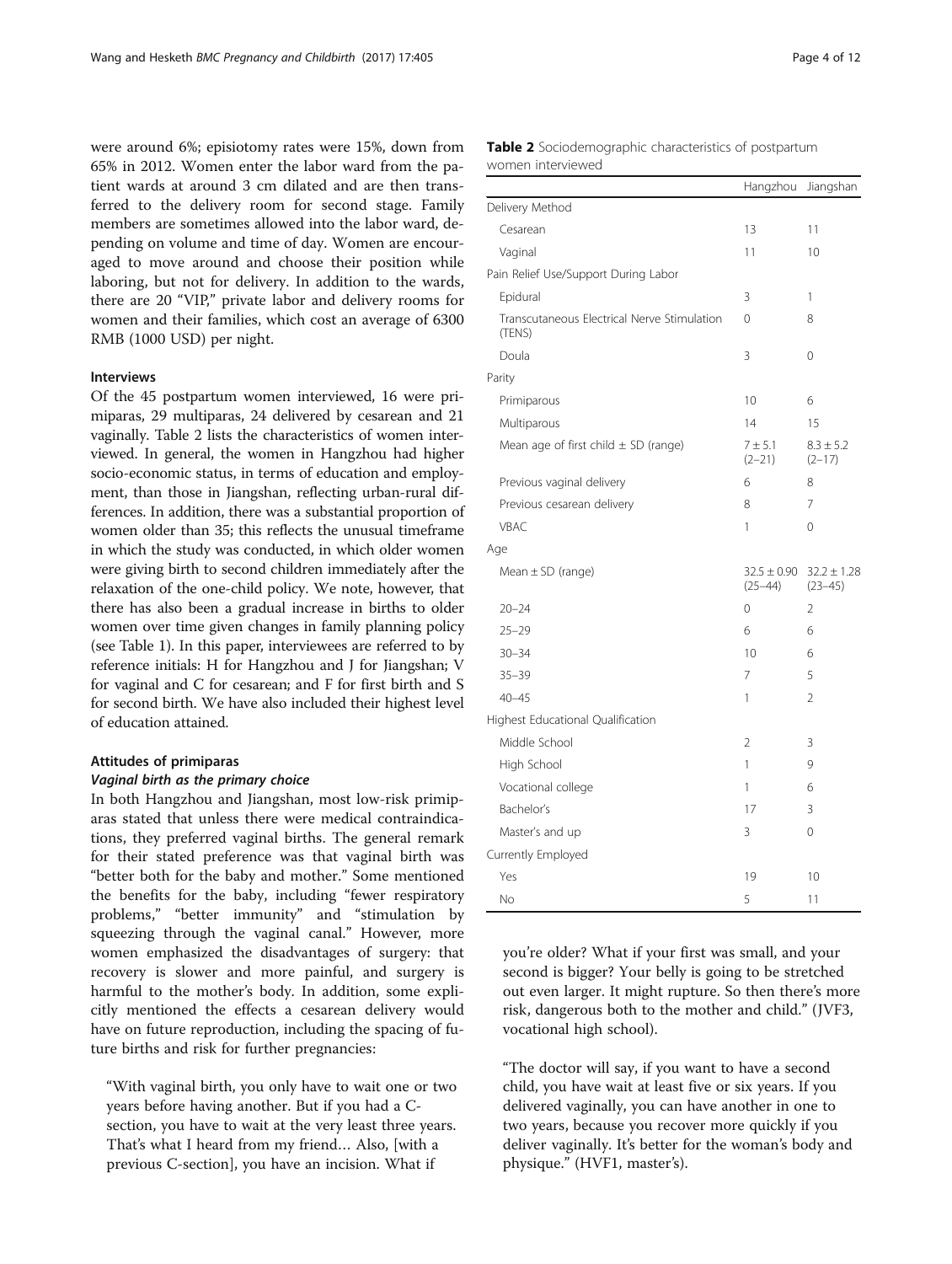One obstetrician at Jiangshan remarked that after the one-child policy was relaxed,

"It seems that more women at the hospital want natural birth because with a uterine scar, the second child is usually a cesarean birth. [A previous Csection] restricts the choice of delivery method and also adds some risks."

### Social norms and hospital promotion

Still, when asked why they decided to try for vaginal birth instead of elective cesarean delivery, most primiparas drew upon the fact that it was commonsense that women would do so. Their responses indicated that their decision was influenced by social norms—that it was what everyone else was saying and doing:

"They say that recovery is faster, and it's better for the baby. So I wanted a vaginal delivery." (JCF1, high school).

"With a cesarean, recovery is slower, and it might have more complications than vaginal birth. Usually women will all choose to have a vaginal birth." (HVF4, vocational college).

"Everyone, at first, wants a vaginal birth. It's only if something happens during labor that you get a Csection. Like my sister, when they told her she needed a C-section [before labor], she ran to the bathroom and cried…she wasn't mentally prepared for a cesarean surgery—the news came so suddenly." (JVF3, vocational high school).

Most received their information about childbirth from friends, family, the internet, and most importantly, the doctor or hospital. A 35-year-old Hangzhou primipara attributed the push for vaginal birth to widespread health promotion in hospitals, whether through doctor recommendations, pamphlets or prenatal classes:

"They've [the hospital] done health promotion pretty well. They really push natural birth. They constantly recommend natural birth, especially for the first child." (HCF1, bachelor's).

#### Role of the health care providers

While most women were motivated to try for vaginal delivery, many still worried about their mental and physical ability to give birth. Three primiparas, all of whom Jiangshan women, said they had thought about getting a Csection during labor because of the pain, but the nursemidwives convinced them that they could persist with it:

"I did consider a cesarean birth [during labor] because it hurt so much. But the doctor said the baby was very small. They encouraged me to deliver vaginally, because there are more benefits to vaginal birth. If you are already hurting to that point, and you had the Csection, would you not suffer twice?" (JVF1, high school).

"During labor, I could not handle it. I was anxious, and I was afraid. I just wanted to get the baby out. When I requested a C-section, [the nurse-midwife] said 'right now, there's no problem so you should keep on going.' She said that a C-section is not good for your recovery." (JVF2, middle school).

On the other hand, only one college-educated primipara in Hangzhou specifically wanted and requested an elective cesarean delivery before labor, but was told she was not allowed to get it. She commented:

"I actually wanted a cesarean, because I feel like it isn't as difficult or painful as vaginal birth. But, now if you are suitable for vaginal birth, you can't get a cesarean section." (HVF5, bachelor's).

### Attitudes of multiparas with prior vaginal delivery

Many multiparas with prior vaginal delivery also preferred and tried for vaginal delivery for their second child, giving many of the same reasons as primiparas, with the added comment that there was no point to getting a surgery—and harming the body—if the first child was born vaginally. Only a few expressed a desire for a cesarean delivery pre-labor, either because they were afraid of the pain after having experienced it once, or because they were older and had been waiting for the change in policy to give birth to their second child. Still, like with the primiparas, doctors encouraged vaginal birth, telling them that labor was usually faster the second time and that CDs were not performed at the hospital without a medical indication. For example, one 44-year-old multipara with a previous vaginal birth wanted a CD:

"The problem is that for those who are older, everything has hardened. We don't have any elasticity down there, so we can't give birth. I fear that the child would get stuck and suffocate. My physique is not good—I'm too fat, too old." (HVS4, middle school).

Another Jiangshan multiparas had previously delivered vaginally, but was overdue and anxious about the labor pain. She said that when she asked the doctor for a CD:

"The doctor recommended I give birth myself and give it a try. She also said that the second child might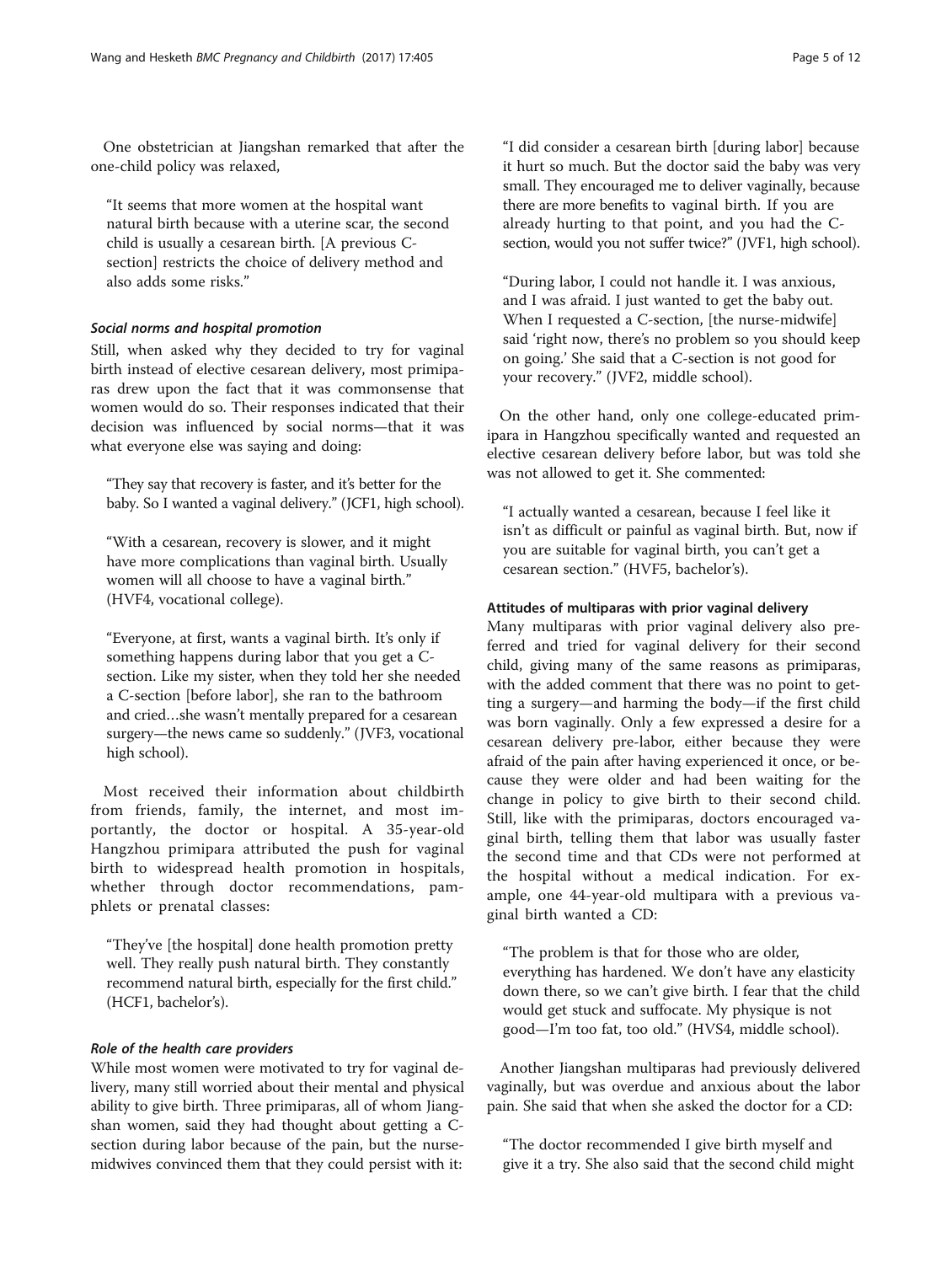be faster and that it would be a pity if I had a Csection for the second child." (JVS3, vocational college).

### Attitudes of multiparas with prior cesarean delivery Previous culture of cesarean births

These pro-vaginal birth attitudes stand in sharp contrast to previously high rates of CD and previous birth experiences of multiparas who gave birth 5–10 years ago. According to both practitioners and these women, CDs were very common and widely accepted. As one Hangzhou nurse-midwife of 16 years put it,

"[The cesarean rate] was higher before because of 'social factors.' Women would get a cesarean just because their family members wanted one, they feared the pain, or for the slightest problem, like if the amniotic fluid was a bit low. Even women who had severe myopia would get cesareans. Now all these will try for vaginal birth."

This culture resulted from practitioners' encouragement of CDs and willingness to perform it for any reason, without consideration for medical indications, as well as women's apparent low tolerance for risk and labor pain. CDs were perceived as a way to bypass the experience of labor. One 39-year-old collegeeducated multipara commented on the previous boom in CDs:

"People are finicky. We all knew that labor pain was very painful, and a lot of people did not want to bear it…And during that time everyone was only having one child, so they figured, they would just do the Csection and it would be fine. It also had to do with how people could bear hardship. Before [the widespread availability of CDs] there was no other way—you had to give birth yourself. Now, with this choice, of course people hoped that birth would go more smoothly." (JCS7, bachelor's).

The preference for CD was often justified by the onechild policy, since many women believed they would give birth just once. One multipara regretted requesting a cesarean nine years ago. She said recovering from her second cesarean surgery was much harder, and more painful, compared to the first:

"I thought I would only have one child! And I thought I might as well just get it over with with a cesarean..." (JCS1, bachelor's).

Her husband added,

"The first time around I was worried she could not stand the pain. At the time, we were not allowed a second child so we never considered the risks. Right now, we regret that decision to get a C-section."

Another woman in Jiangshan who requested a CD in 2013 said,

"During that time, I did not even consider [vaginal birth] an option because my belly was so big, and I did not think I would have another baby. [If I had known I would be able to have a second child,] I would have considered vaginal birth, because I heard that then having the second child is easier, and not as painful." (JCS3, high school).

Doctors also admitted that CD indications are much stricter now. Strong messages discouraging CD and extolling the benefits of vaginal birth are consistently promoted through physician recommendations and prenatal classes. This has been reinforced by the relaxation of the two-child policy. Physicians have also become more pressured to manage reproductive complications related to previous CDs. One Hangzhou obstetrician remarked on the need to restrict unnecessary cesareans:

"Now we've realized that we did too many unnecessary cesarean deliveries. As OB/GYNs, we can see that these cesareans have consequences now. There are a lot of women who have cesarean scar ectopic pregnancies or placenta previa. Before there were not that many. There's definitely a relationship there."

### Vaginal birth after cesarean (VBAC) as the safer option

While vaginal birth is the primary choice of primiparas or multiparas who have delivered vaginally, CD is the default delivery method for multiparas with previous CD. The Jiangshan hospital did not allow VBACs due to the lack of resources to handle possible uterine rupture, and accordingly, many women at Jiangshan did not know about the possibility of VBAC. Even if they did, they stated that no one else they knew attempted VBAC, and that risks of uterine rupture were high. Only one woman who adamantly wanted a VBAC was pressured by doctors not to:

"The doctors told my family that the rate of success [of a VBAC] is only 25%! They want to scare you. So then my family members said: 'oh, C-section, C-section, let's just do that.'" (JCS8, high school).

The Jiangshan physicians admitted that even though the risk of uterine rupture was comparatively low at 1%, they did not have the resources to monitor whether the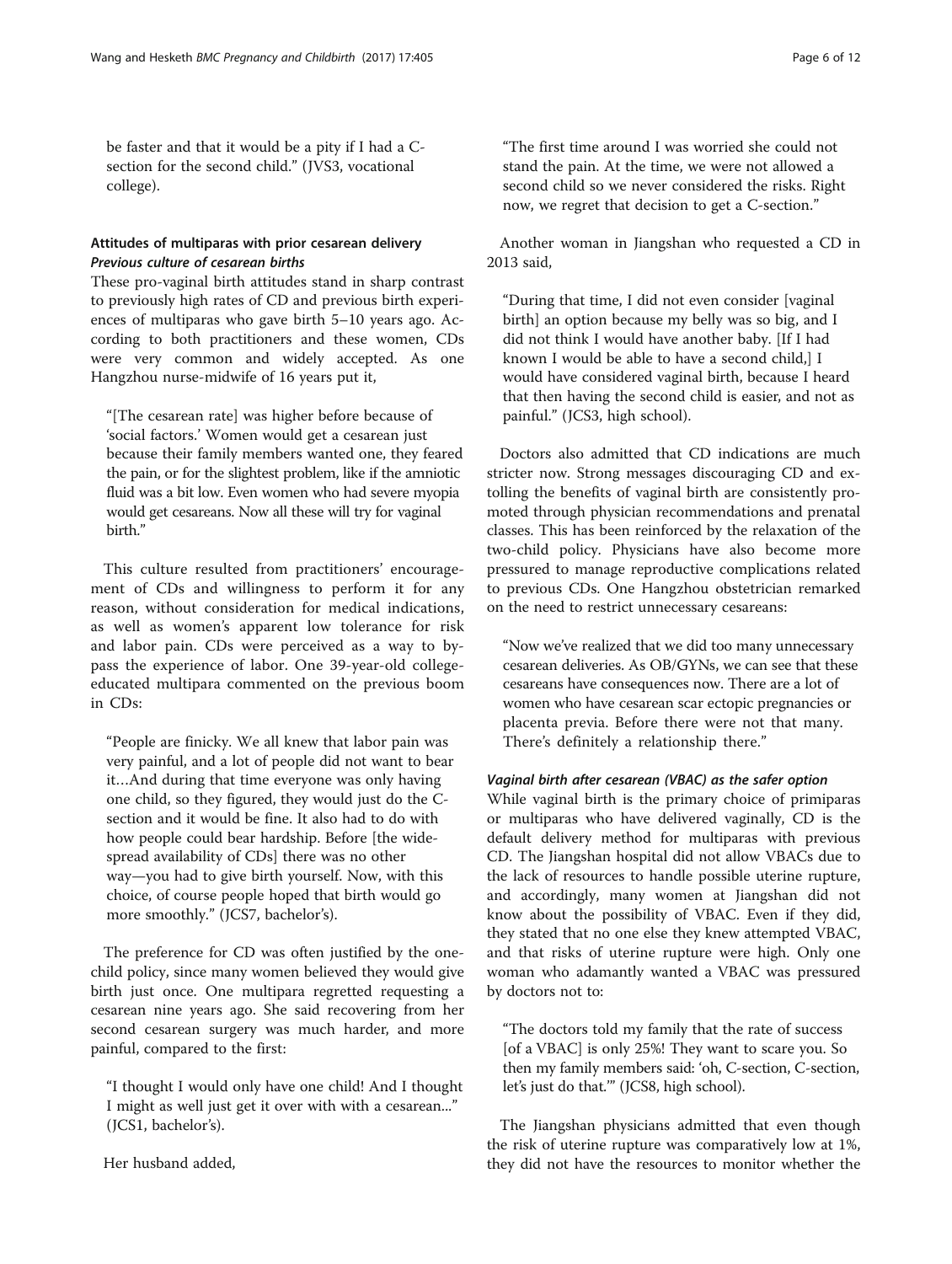uterus is ruptured, or respond appropriately, given that the operating room was on another floor of the hospital. One doctor said:

"You have to look at the conditions of the hospital. You have to ensure the patients' safety. Only once this prerequisite is fulfilled, and only if they want to try vaginal birth, then we will let them try it. But how can we control these risks?"

She further said she did not feel comfortable with VBAC, because she had not handled many cases:

"A lot of it depends on the doctors' skills. You have to assess all of the woman's conditions, plus the details of the previous C-section. To tell you the truth, [the circumstances of the previous CD are] not easy to understand, because it might have been five to six years ago, or maybe it wasn't done at our hospital. So I haven't attempted to handle many VBACs."

On the other hand, the Hangzhou hospital did allow VBACs under certain circumstances. Multiparas with previous CDs in Hangzhou were more aware of VBAC, largely from the internet, although some heard of it from their prenatal doctors. Many expressed hope to deliver by vaginal birth. However, almost all had a repeat CD; after doctors' assessment of the thickness of the uterine scar and fetal size, they would be deterred by the risk or their likelihood of "success." A multipara said,

"Originally I also wanted to try for vaginal birth. But the doctor did an assessment and saw [my scar] was too thin, like 0.7 millimeters thick. She said that a Csection was safer." (HCS5, bachelor's).

One 39-year-old multipara did not consider it at all:

"I had a uterine scar, which is risky. Also, I felt like I did not have any self-confidence to deliver vaginally. Add to that my age, I felt like the possibility of me giving birth vaginally was practically zero." (HCS6, bachelor's).

Only one woman interviewed gave birth by VBAC because she felt like a cesarean surgery was too painful, despite doctors' comments that they themselves would choose a repeat C-section. But she had made her decision carefully:

"When they examined my scar, they saw that it was rather thick. I also had gotten pregnant two years after my first which is when the scar's elasticity is the best. I did my own assessment and figured I could

Doctors in Hangzhou were open to VBAC but were relatively conservative about it. Although they acknowledged that they had 24/7 anesthesia services, emergency surgery resources and on-site pediatrics teams to respond to uterine rupture, they believed cesarean birth was a much safer option. Therefore, though they offered VBAC to eligible women, they often recommended repeat CDs. One nurse-midwife in Hangzhou spoke of a patient who insisted on a VBAC, but had an emergency CD anyway:

all, safety comes first." (HVS5, bachelor's).

"When I heard how tall she was, I felt like she would not be able to do it. She was only 1.5 meters. Her first was a C-section, [the baby was] around 3.5 kg. I did not recommend [VBAC], but her family members wanted her to try…but she ended up with a CD."

One doctor in Hangzhou said that given the difficulty of labor and the added risk of uterine rupture, she could not face the responsibility of an adverse event occurring during VBAC:

"In China, the doctor-patient relationship is rather tense. If the patient does not have the desire to, we won't force them to a vaginal birth…after all, there's certain risks."

### Use of and attitudes towards pain relief

Given that in previous literature fear of pain has been a significant factor in women's decision to have a cesarean, we also inquired about their views of social support and pain relief during labor. In particular, we wanted to understand what role pain relief plays in women's birth experience and how it affects or is tied to their perceptions of vaginal versus cesarean delivery. These experiences differed by hospital. In Hangzhou, most women knew about epidurals prior to labor. Of the 11 interviewees, three chose an epidural, while five felt like they could handle the pain without one. Three requested one, but were refused, mainly because certain standards were not met—either their cervix dilated too quickly or they were multiparous and doctors told them labor would be short. One primipara said:

"I adamantly wanted an epidural. But then my cervix dilated too quickly, so I could not use it in time… There are not many anesthesiologists here, and many women request epidurals. Even when you call for one, the time it takes the doctor to get there can't match the speed of your cervix dilation. I was already sent to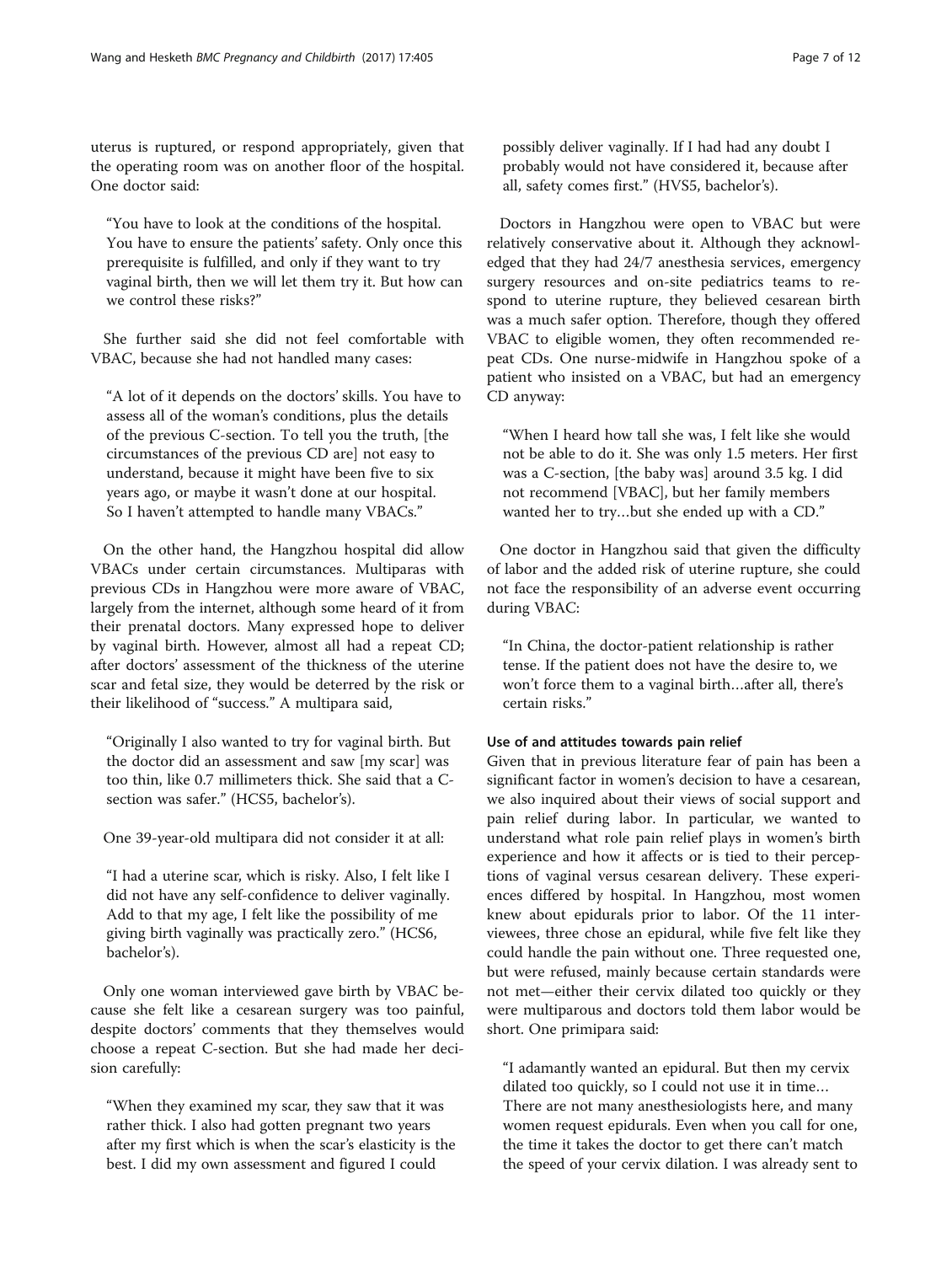the delivery room before the anaesthesiologist got to me. I could only brace myself to give birth without it." (HVF5, bachelor's).

Still, when asked about their views towards epidurals, most women—even those that requested it—indicated that they were not too familiar with how it worked, that it might be ineffective, that it could have side effects, or that it would hurt to insert the epidural needle. As two women who opted not to use it remarked:

"I have heard of epidurals, but some people say it's effective, others say it only slightly relieves the pain, and some say it doesn't work, because everyone's physique and ability to handle labor is different." (HVS1, bachelor's).

"I feared [the epidural] would be painful. They said they would insert the needle into the spine, and when I heard that, I thought: forget about it. In any case, I'll go with labor pain—and there's medical consequences to [the epidural]. I hear that people's backs will hurt." (HVS2, bachelor's).

Of the three who did get an epidural, two remarked that the pain medication could only be used for a certain period before it ran out, and that it was only a temporary measure of relief:

"At 3cm they gave me an epidural. The epidural only works for two hours. Then they would add some more for a total of 3.5 hours. During that 3.5 hours, I had only opened from 3cm to 4cm. It wasn't really effective. 4cm until 10cm, I had to depend on myself." (HVF1, master's).

On the other hand, more women were favorable and open to doula services, although this was also dependent on the availability of doulas.

"To be honest, I think that having someone with you [during labor] is more effective than [the epidural]. You'll feel more calm, especially for your first child because you don't know what it's like." (HVS1, bachelor's).

"This time I did not ask for a doula, so I just lay on the bed. At that time, the doctor had inserted a drip. When it was all used up, I called for the doctor, but no one came over. Because no family members are allowed in, if there's a person next to you, you'll feel a little better. I think that doulas are great, if you have the money to get one." (HVS2, bachelor's).

In Jiangshan, women did not know about or decide to use any form of pain relief until nurses offered it in the labor-delivery room. Eight opted for transcutaneous electric nerve stimulation (TENS) which involved sticking pads on traditional Chinese medicine acupoints on the back and hand. TENS was the default form of pain relief offered, because it could be easily applied by the nurse-midwives. These women believed TENS worked, but only in the sense that it made labor shorter, not that it reduced pain.

"I used the stick-on pads, on the hands and back (TENS). The 1000 RMB one. They say it helps open the cervix. But as for the pain…it was still painful." (JVS2, vocational college).

"Well, the nurses just asked me if I wanted [TENS], and I said I did. She explained to me the benefits, that I would give birth more quickly. I had already labored for a long time, so I decided to use it. I'm not too sure [if it was effective]. They say it is. I think that I gave birth more quickly. Labor was shorter." (JVS5, middle school).

On the other hand, epidurals were available but not consistently offered in the labor-delivery room; as a result, not many women knew it was an option, and only one interviewee used it. When asked if she was offered an epidural, one primipara said,

"For vaginal birth? They don't have that for vaginal birth, right? It seems like in the delivery room everyone used the electrode pads (TENS)." (JCF3, high school).

Of those who did know about or were offered epidurals, they, like the Hangzhou women, seemed to have a negative impression of it, or heavily depended on their doctors' recommendation and guidance about pain relief options.

"[The nurses] don't really promote the epidural, just the pads…They say that if you do the shot in the back, it will harm the back. If you stick the pads on, it's like massage, it will be like electric stimulation. It was like a massaging sensation...But usually whatever the doctor says and we'll listen." (JVS1, college).

"The stick-on ones don't have any side effects. But if you have an injection, then it might affect your body. This is my impression. At the very least you have a needle stuck into you." (JVF3, vocational high school).

"If they did a shot, then, that might as well be a Csection—that's anesthesia. They only give anesthesia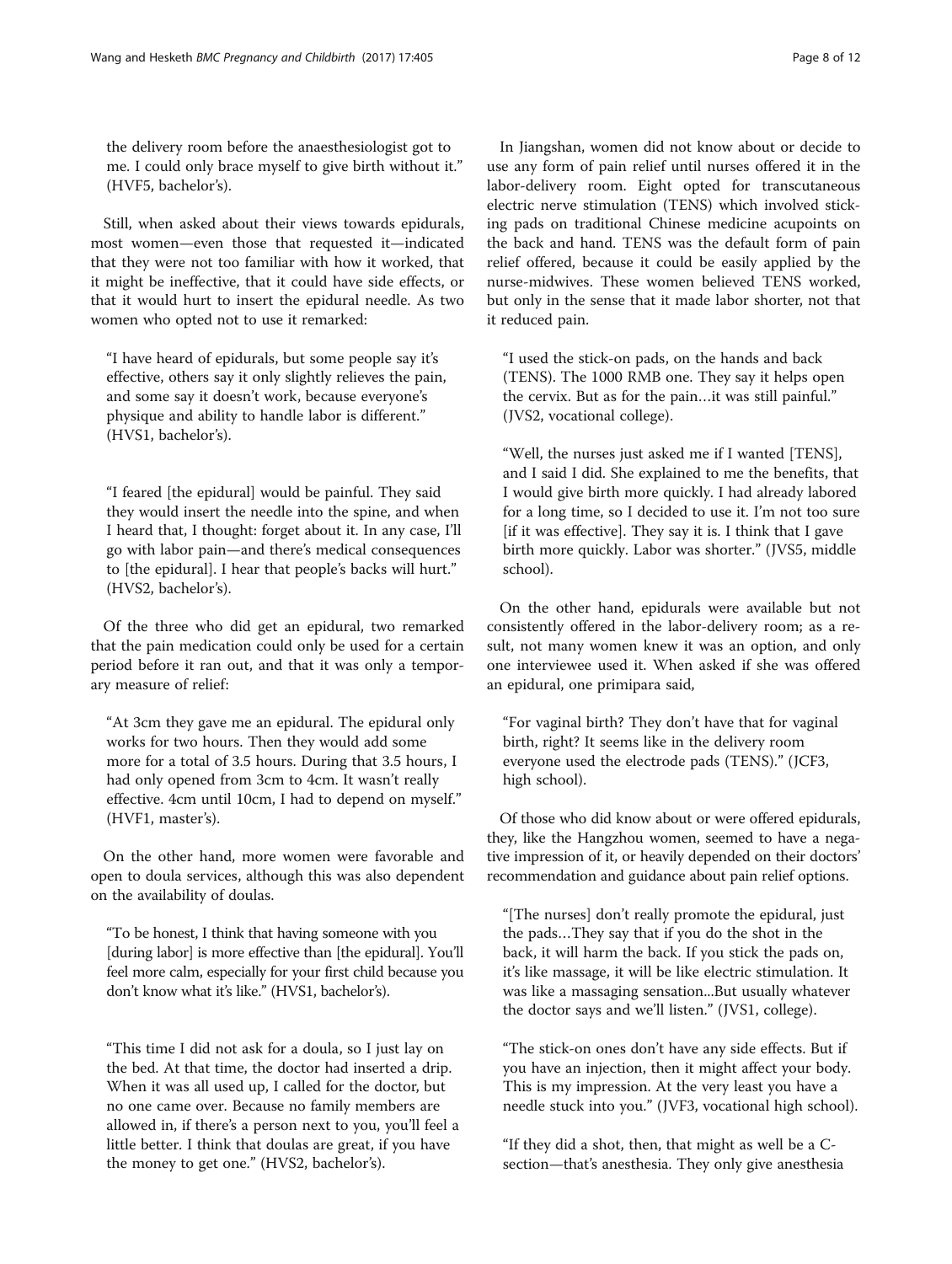with a C-section. In any case, no matter C-section or vaginal birth, it's all painful." (JVF2, middle school).

"I was afraid there could be side effects [to the epidural]. I did not trust it. My family is very traditional. They definitely won't agree to using wutong." (JVS4, vocational college).

Physicians and nurse-midwives looked favorably upon the introduction of pain relief methods within the past few years, although they viewed it as the woman's choice, except when contraindicated. One nurse-midwife at the Hangzhou hospital said:

"With an epidural, it depends on whether they know about it or their ability to accept it. Some people feel like epidurals are great because it can relieve the pain. If they fear the pain, of course they hope to use it. Some think that because it's a drug, they don't want to use it. Most people who have understood that it's a widely-recognized, safe method would accept it."

However, non-epidural methods were more widely accepted and promoted, because of the epidural-related issues of both anesthesiologist availability and potential side effects, such as its association with lengthening labor and increasing risk of instrumental delivery.

"We promote natural birth… there are also other [non-pharmacological] methods of pain relief to ease the pain [referring to also doulas, massage, water showers, and Lamaze breathing]. The end goal is that they can give birth vaginally." (Hangzhou Nurse-Midwife).

"[The use of epidurals] depends on the doctors' assessment. We also have to see if we can do it—like if the anesthesiologist is very busy, if it's nighttime, or if they're in surgery, then we won't do the epidural. Most people will choose [TENS] because you just need a nurse to put it on and that's it. But for some patients, if they did not sleep the entire night, we'll do an epidural for them so they can rest." (Jiangshan OB/GYN).

### **Discussion**

In 2008, China was purported to have one of the highest rates of cesarean delivery in the world [[2\]](#page-10-0). In the span of just 10 years, rates in urban centers decreased substantially, and the rate of increase in other areas slowed [\[16](#page-10-0)]. Such rapid change is unprecedented. The new culture is in sharp contrast to previous encouragement by doctors to undergo CD, and the frequency of maternal requests [[5, 22](#page-10-0), [23\]](#page-10-0). In addition, in 2016 China officially ended

the one-child policy, creating significant implications for maternity care. This study is the first to examine delivery decision-making at the intersection of these two phenomena. Given the unusual period in which this research was conducted, our interviewees included a disproportionate number of older women with previous CDs. While this unusual situation may not persist, the cohort interviewed does give us some insight into how the culture of delivery decision-making has changed over time.

From our interviews, we found a strong preference and willingness to try for vaginal births among primiparas in both urban and rural settings, representing a huge shift from previous years. Past studies showed that up to 25% of CDs were CDMR, often requested by urban, educated women [\[5](#page-10-0), [9](#page-10-0), [22](#page-10-0), [24\]](#page-10-0). In this study, no woman purportedly had CDMR, and in fact, most women of higher socioeconomic status supported vaginal birth. Given that the proportion of CDs had started to drop before changes to the family planning policy were announced, we believe that government policy and promotion have influenced physician suggestions affecting women's choices, as well as women's beliefs about delivery. The relaxation of the one-child policy has further reinforced this change in mindset. The two-child policy has increased awareness of the risk of CD for future pregnancies [\[25](#page-10-0)–[28\]](#page-10-0). Previously the impossibility of future births gave women the impetus to request CD, a decision some came to regret for their second pregnancy [\[1](#page-10-0), [5](#page-10-0), [29](#page-10-0)]. This highlights the unintended consequences China's family planning policy has had on delivery decision-making.

We found that regardless of setting, hospitals and practitioners have been key to driving change in delivery method preferences and decision-making. CDs had been encouraged by doctors for convenience, financial and defensive reasons [[15, 30,](#page-10-0) [31\]](#page-11-0). Moreover, past studies have shown that physicians themselves preferred CD, which can influence maternal preference [[29,](#page-10-0) [31](#page-11-0), [32](#page-11-0)]. However, this is changing. Physicians, at least in Jiangshan and Hangzhou, have become more adherent to medical indications for CD, and they themselves now promote vaginal delivery in most circumstances. They also no longer consider CD as an elective choice for low-risk women, which may also raise questions of maternal autonomy in delivery decision-making.

While the norms for low-risk primiparous women are similar across rural and urban settings, differences in childbirth knowledge, attitudes and experience emerged specifically in two areas: repeat CD and pain relief during labor, which often stemmed from variations in availability of resources and information. In China, repeat CD is the default delivery method for women with previous CD, which suggests the decrease in CD rates has been mainly driven by prevention of the primary CD.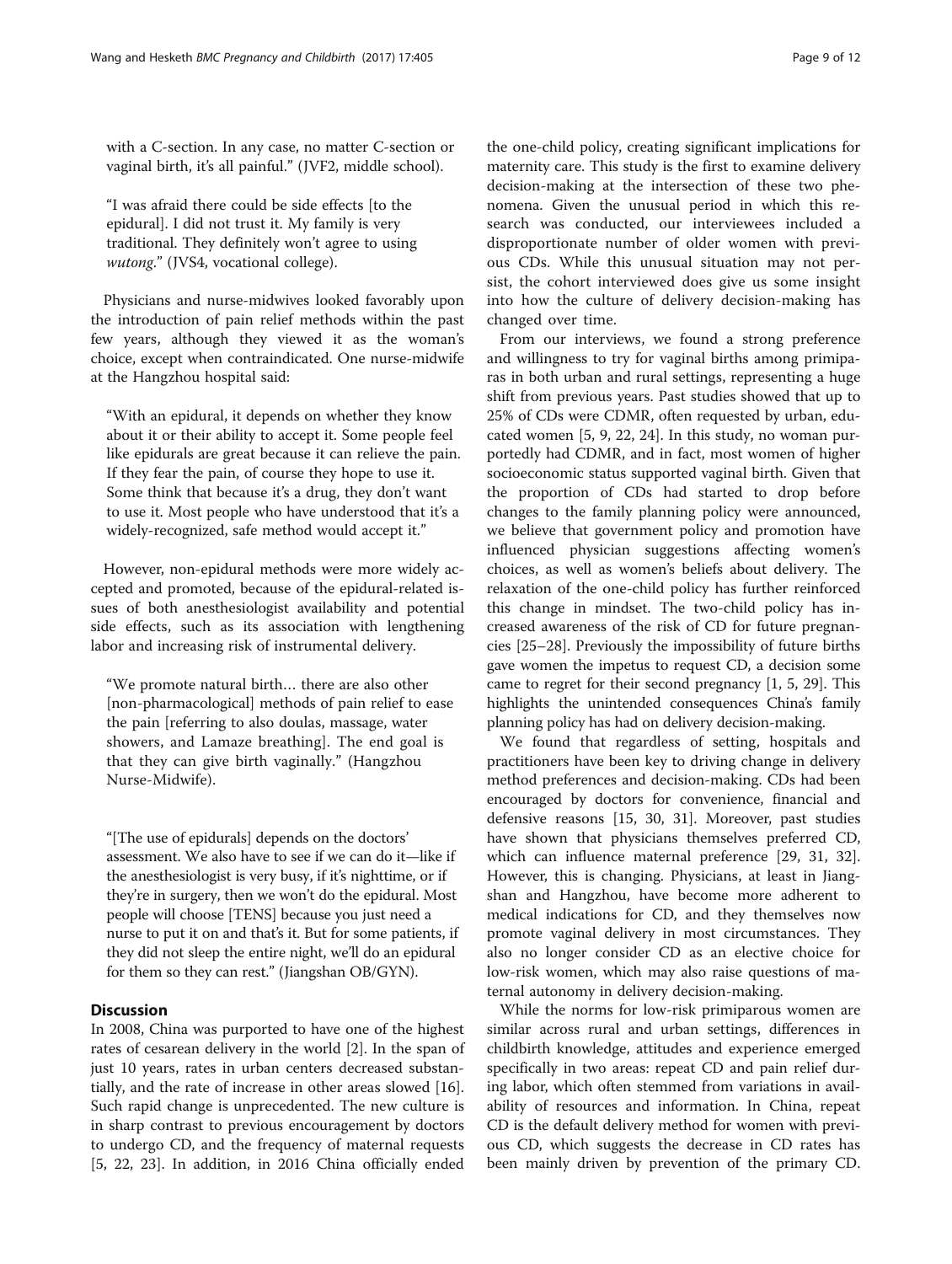Potential risks of uterine rupture mean that VBACs, like in other countries, are not offered, as in Jiangshan, or are advised against, as in Hangzhou [\[33](#page-11-0)–[37](#page-11-0)]. The availability of VBAC and the childbirth environment thus shaped women's perceptions about their childbirth options after CD. As more women are having second children, Chinese hospitals will need to carefully consider the integration of VBAC as a viable delivery method for women with previous CD. As in other contexts, particular attention will have to be paid to childbirth environment, management of labor and perceptions of risk [\[38](#page-11-0)–[41](#page-11-0)].

While interviewees' responses demonstrate how delivery preference and decision-making have changed, we also observe that the environment of birth has become more patient-centered, particularly at tertiary-level hospitals. Previous studies have shown how lack of pain relief and social support can drive requests for nonmedically-indicated CD [[20,](#page-10-0) [42](#page-11-0), [43](#page-11-0)]. While women did not explicitly connect their birth environment to their decision for vaginal birth, they are becoming aware of and choosing options to ease labor. In Hangzhou, and to a lesser extent Jiangshan, hospitals are promoting freedom of movement during labor, limiting interventions such as episiotomies, and offering private labor and delivery rooms (although at a higher cost)—all options that promote vaginal over cesarean birth. Still, women continue to express anxiety about birth, and certain barriers continue to exist particularly at secondary-level, more rural hospitals: most women still labor alone in open wards, and volume of care continues to be high with limited availability of staff [[15](#page-10-0), [42](#page-11-0), [44](#page-11-0)]. Moreover, while awareness of pain relief is spreading, the majority of women, particularly in Jiangshan, continue to express negative views of or mistrust towards pharmacological or anesthetic forms of pain relief. This may be because pain relief options are limited, and services are not necessarily guaranteed or widely promoted. Women's responses also indicate that social support and one-on-one encouragement may be seen as a better option to relieve the suffering of labor; however, in China, this is also constrained by the scarcity of resources, particularly at public hospitals [[20](#page-10-0), [42\]](#page-11-0). While women's delivery preferences may be influenced by doctors' suggestions or government promotion, they are not enough to ensure the most comfortable childbirth experience or environment.

In a context where many other countries' CD rates are increasing, China provides an example of how top-down efforts can not only reduce CD rates, but also change the perception of childbirth and culture of delivery decisionmaking. After the release of a 2007–2008 WHO report indicating high rates of CD in China and associating unnecessary CDs with higher rates of maternal mortality and morbidity, the Ministry of Health and the Chinese Maternal-Child Health Association launched a campaign to "Promote Natural Birth and Ensure Maternal-Child Health" [\[2,](#page-10-0) [45, 46](#page-11-0)]. This campaign consisted of various efforts: assessing and adjusting hospital standards, training physicians to follow a less-interventionist approach to childbirth, and disseminating material promoting natural birth [[47](#page-11-0), [48\]](#page-11-0). In addition, CD rates became an indicator of hospital quality, providing hospitals' an impetus to reduce CD rates. Provincial governments began offering financial incentives or disincentives to hospitals to decrease their CD rates, which, in turn, filtered down to the doctors to reduce CDs performed [[49](#page-11-0)]. As can be seen from our interviews, such efforts have had an enormous effect on delivery decision-making, maternal preference, and physician behavior. This success emphasizes the social, cultural and economic nature of CD rates, and how they can be addressed. They also provide a lesson for many other countries with high CD rates.

This study has a few limitations. First, the sample was non-randomly drawn from only two hospitals in Zhejiang Province, and is clearly not generalizable to the rest of China, particularly less-developed areas. However, evidence shows that CD rates are decreasing in many cities where they had previously reached 50–70%, so the situation described in this study is probably mirrored elsewhere [[16](#page-10-0)]. Another limitation was that our interviews focused on the woman and healthcare provider; in China, the husband and the family are also important participants in the decision-making process. Selection bias and response bias could have also been a factor; because interviews were conducted in a hospital setting, interviewees may have been more likely to respond according to doctors' wishes. However, given the researcher was not affiliated with the hospital, they seemed to talk candidly about their experiences. Finally, we only interviewed postpartum women, whose responses might have been affected by ex-post rationalization; further research should follow and interview women throughout their pregnancy and after delivery to better describe the process of childbirth decision-making.

### Conclusion

In China, changes in family planning policy and efforts to promote vaginal birth have greatly changed the culture of delivery decision-making, leading to decreased CD rates. This demonstrates the powerful role social factors and public policy can play in CD rates, and might provide suggestions for other countries wishing to lower CD rates. At the same time, it also exemplifies the unintended effects of family planning policies on delivery decision-making. Research should further examine changes in CD and other reproductive decisions during this new multiparous era.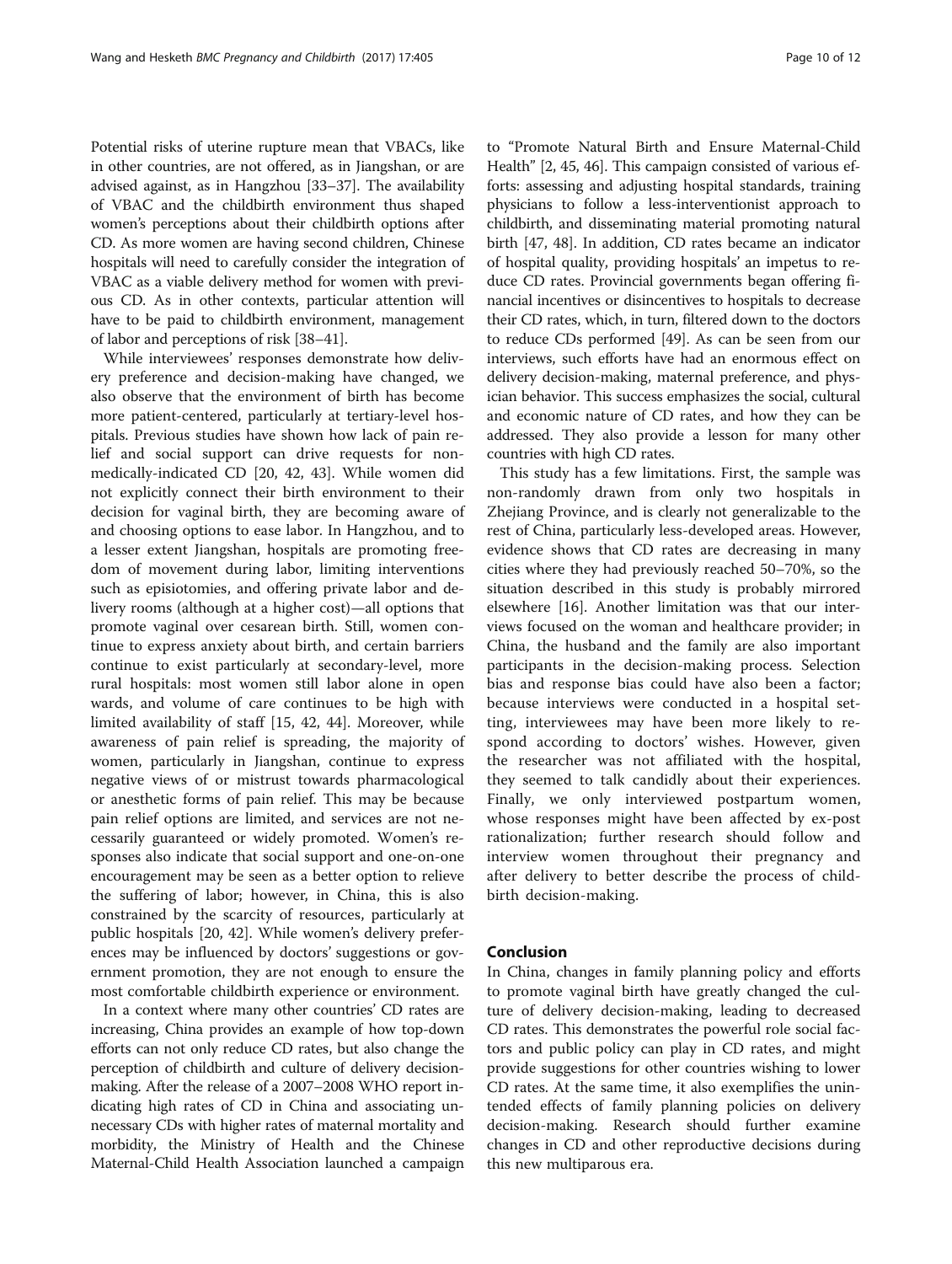### <span id="page-10-0"></span>Additional files

[Additional file 1:](dx.doi.org/10.1186/s12884-017-1597-9) Interview Guide for Mothers. A semi-structured interview guide for mothers participating in the study. (DOCX 18 kb)

[Additional file 2;](dx.doi.org/10.1186/s12884-017-1597-9) Interview Guide for Doctors-Nurses. A semi-structured interview guide for providers participating in the study. (DOCX 17 kb)

#### Abbreviations

CD: Cesarean delivery; OB/GYN: Obstetrician-gynecologist;

TENS: Transcutaneous electrical nerve stimulation; VBAC: Vaginal birth after cesarean

#### Acknowledgements

We would like to thank Zhejiang University Women's Hospital and Jiangshan Maternity Hospital for providing hospital statistics as well as supporting the fieldwork and interviews. Special thanks should be given to Dr. Susan Hellerstein, Professor Xudong Zhou, Dr. Xiaoming Zhu, Dr. Lili Huang, Dr. Danqing Chen, Dr. Qiong Luo, Nurses Junqin Li and Fang Wang, Dr. Jinhua Ye and numerous others for their enormous help during this research.

#### Funding

This research was carried out on a fellowship grant generously sponsored by the U.S. Fulbright Program.

#### Availability of data and materials

The interview data used and analyzed during the current study are available from the corresponding author on reasonable request. Interview guides are attached as a Additional files 1 and 2.

#### Authors' contributions

EW and TH were both involved in the conception and planning of the study. EW carried out the fieldwork and interviews, analyzed the data, and drafted the article. Both EW and TH revised and edited the paper. Both authors read and approved the final manuscript.

#### Ethics approval and consent to participate

This study was approved by the Ethics Committee of Zhejiang University, School of Public Health on November 18th, 2016. Participants were verbally consented to be interviewed and recorded. Written consent was waived by the Ethics Committee given the low-risk nature of the research and anonymity of all interviews.

#### Consent for publication

Participants consented to be recorded in these interviews, with the potential to have their quotes used in this manuscript.

#### Competing interests

The authors declare that they have no competing interests.

### Publisher's Note

Springer Nature remains neutral with regard to jurisdictional claims in published maps and institutional affiliations.

### Received: 12 June 2017 Accepted: 24 November 2017 Published online: 04 December 2017

#### References

- 1. Hellerstein S, Feldman S, Duan T. China's 50% caesarean delivery rate: is it too high? BJOG. 2014;122:160–4.
- 2. Lumbiganon P, Laopaiboon M, Gülmezoglu AM, Souza JP, Taneepanichskul S, Ruyan P, et al. Method of delivery and pregnancy outcomes in Asia: the WHO global survey on maternal and perinatal health 2007–08. Lancet. 2010; 375:490–9.
- 3. Feng XL, Xu L, Guo Y, Ronsmans C. Factors influencing rising caesarean section rates in China between 1988 and 2008. Bull World Health Organ. 2012;90:30–9A.
- Klemetti R, Che X, Gao Y, Raven J, Wu Z, Tang S, et al. Cesarean section delivery among primiparous women in rural China: an emerging epidemic. Am J Obstet Gynecol. 2010;202:65.e1–6.
- and caesarean section rates in China. Bull World Health Organ. 2007;85:755–62.
- 7. Bogg L, Huang K, Long Q, Shen Y, Hemminki E. Dramatic increase of cesarean deliveries in the midst of health reforms in rural China. Soc Sci Med. 2010;70:1544–9.
- 8. Liu Y, Li G, Chen Y, Wang X, Ruan Y, Zou L, et al. A descriptive analysis of the indications for caesarean section in mainland China. BMC Pregnancy Childbirth. 2014;14:410.
- Liu X, Landon M, Cheng W, Chen Y. Cesarean delivery on maternal request in China: what are the risks and benefits? Am J Obstet Gynecol. 2015; Available from: [http://www.sciencedirect.com/science/article/pii/](http://www.sciencedirect.com/science/article/pii/S000293781500099X) [S000293781500099X](http://www.sciencedirect.com/science/article/pii/S000293781500099X)
- 10. Tang S, Li X, Wu Z. Rising cesarean delivery rate in primiparous women in urban China: evidence from three nationwide household health surveys. Am J Obstet Gynecol. 2006;195:1527–32.
- 11. Lee LYK, Holroyd E, Ng CY. Exploring factors influencing Chinese women's decision to have elective caesarean surgery. Midwifery. 2001;17:314–22.
- 12. D'Souza R, Arulkumaran S. To "C" or not to "C"? Caesarean delivery upon maternal request: a review of facts, figures and guidelines. J Perinat Med. 2013 [cited 2015 Feb 1];41. Available from: [http://proxy.library.upenn.edu:](http://proxy.library.upenn.edu:2517/view/j/jpme.2013.41.issue-1/jpm-2012-0049/jpm-2012-0049.xml) [2517/view/j/jpme.2013.41.issue-1/jpm-2012-0049/jpm-2012-0049.xml](http://proxy.library.upenn.edu:2517/view/j/jpme.2013.41.issue-1/jpm-2012-0049/jpm-2012-0049.xml)
- 13. Development of Chinese Women and Children's Development Programme in China [Internet]. Chinese State Council; 2011. Available from: [http://www.](http://www.gov.cn/gongbao/content/2011/content_1927200.htm) [gov.cn/gongbao/content/2011/content\\_1927200.htm](http://www.gov.cn/gongbao/content/2011/content_1927200.htm)
- 14. National Health and Family Planning Commission Notice on the review of the Baby Friendly Hospital Initiative [Internet]. People's Republic of China National Health and Family Planning; 2014. Available from: [http://www.](http://www.nhfpc.gov.cn/fys/s3585/201406/556c0b7673e8470f9641c28d119a9f31.shtml) [nhfpc.gov.cn/fys/s3585/201406/556c0b7673e8470f9641c28d119a9f31.shtml](http://www.nhfpc.gov.cn/fys/s3585/201406/556c0b7673e8470f9641c28d119a9f31.shtml)
- 15. Hellerstein S, Feldman S, Duan T. Survey of obstetric care and cesarean delivery rates in shanghai, China. Birth. 2016;43:193–9.
- 16. Li H-T, Luo S, Trasande L, Hellerstein S, Kang C, Li J-X, et al. Geographic variations and temporal trends in cesarean delivery rates in China, 2008- 2014. JAMA. 2017;317:69–76.
- 17. Hesketh T, Lu L, Xing ZW. The effect of China's one-child family policy after 25 years. N Engl J Med. 2005;353:1171–6.
- 18. Zeng Y, Hesketh T. The effects of China's universal two-child policy. Lancet. 2016;388:1930–8.
- 19. Cheng P, Duan T. China's new two-child policy: maternity care in the new multiparous era. BJOG. 2016;123:7–9.
- 20. Wang E. Requests for cesarean deliveries: the politics of labor pain and pain relief in Shanghai, China. Soc Sci Med. 2017;173:1–8.
- 21. Statistical Bulletin of Public Health and Family Planning Development in China [Internet]. National Department of Health Planning and Information; 2014 [cited 2017 Oct 14]. Available from: [http://www.moh.gov.cn/](http://www.moh.gov.cn/guihuaxxs/s10742/201405/886f82dafa344c3097f1d16581a1bea2.shtml) [guihuaxxs/s10742/201405/886f82dafa344c3097f1d16581a1bea2.shtml](http://www.moh.gov.cn/guihuaxxs/s10742/201405/886f82dafa344c3097f1d16581a1bea2.shtml)
- 22. Zhu Y, Li H, Zhang Y, Li Z, Zhang L, Liu J. Secular trends of cesarean delivery and cesarean delivery on maternal request among primiparous women with singleton pregnancy in Southern and Northern China during 1993– 2010. National Med J China. 2012;92:1734–7.
- 23. Long Q, Klemetti R, Wang Y, Tao F, Yan H, Hemminki E. High caesarean section rate in rural China: is it related to health insurance (new cooperative medical scheme)? Soc Sci Med. 2012;75:733–7.
- 24. Qian J. China's national cesarean rate. Analysis and suggestions. J Popul Dev. 2012:39–42.
- 25. Gilliam M. Cesarean delivery on request: reproductive consequences. Semin Perinatol. 2006;30:257–60.
- 26. Grobman W, Caughey A, Hahn K. 177: reproductive consequences of elective cesarean: a decision analysis. Am J Obstet Gynecol. 2008;199:S61.
- 27. Miller ES, Hahn K, Grobman WA, Society for Maternal-Fetal Medicine Health Policy Committee. Consequences of a primary elective cesarean delivery across the reproductive life. Obstet Gynecol. 2013;121:789–97.
- 28. Ecker J, Frigoletto F. Cesarean delivery and the risk–benefit calculus. N Engl J Med. 2007;356:885–8.
- 29. Ouyang YQ, Zhang Q. A study on personal mode of delivery among Chinese obstetrician-gynecologists, midwives and nurses. Arch Gynecol Obstet. 2012;287:37–41.
- 30. Gao Y, Xue Q, Chen G, Stone P, Zhao M, Chen Q. An analysis of the indications for cesarean section in a teaching hospital in China. Eur J Obstet Gynecol Reprod Biol. 2013;170:414–8.